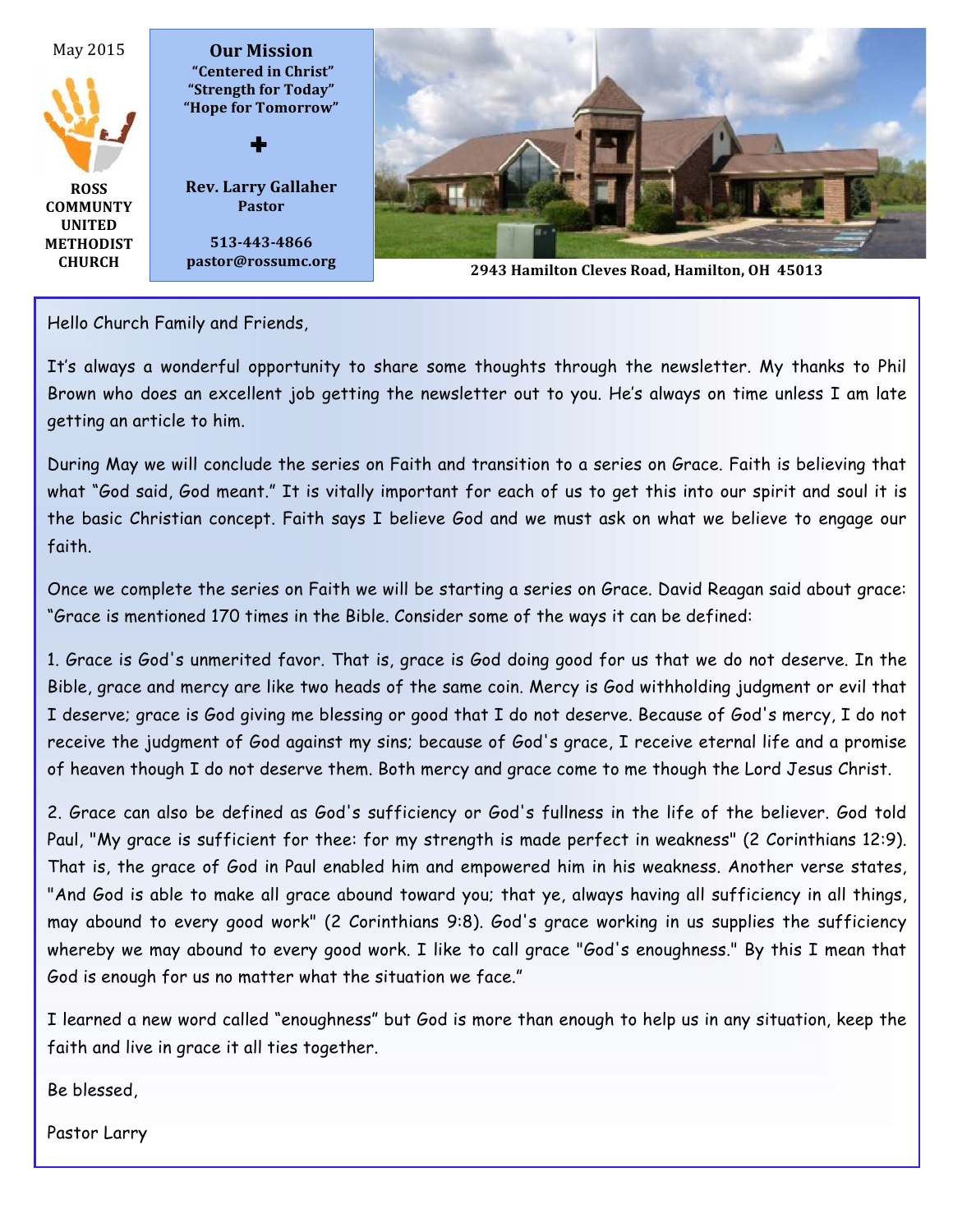**SUNDAY MORNING SCHEDULE**  $+$ 

**Sunday School**  $9:15 - 10:00$ *(For All Ages)*  $+$ **Fellowship**  $10:00 - 10:30$  $+$ **Church Service** 10:30 *(Children's Sunday School during Church Service)*

# **"Prayer Shawl Ministry"**

**Please spread the word: ------**If anyone has a family member, friend, etc. that is gravely ill, please let me know in the Sunday service, or email me at www.carolfarmer90@yahoo. com. Also contact me for more information. This program is 100% voluntary. and the Church has not spent a penny. We can also use more volunteers. Have a great day in the Lord.

*Submitted by Carol Farmer*

# Information Page

# **CONTACTS**

| Pastor:                      |              |  |  |  |  |  |
|------------------------------|--------------|--|--|--|--|--|
| Rev. Larry Gallaher          | 513-443-4866 |  |  |  |  |  |
| Lay Leader:                  |              |  |  |  |  |  |
| Jim Rechel                   | 513-521-5223 |  |  |  |  |  |
| <b>Assistant Lay Leader:</b> |              |  |  |  |  |  |
| Leroy Singleton              | 513-593-4433 |  |  |  |  |  |
| <b>Church Council</b>        |              |  |  |  |  |  |
| Phil Brown                   | 513-868-2338 |  |  |  |  |  |
| Trustees                     |              |  |  |  |  |  |

# **Sunday School Superintendant:**

Sandy Hogeback 812-593-2984 **Music Director**: Sally Rechel 513-521-5223 **Pianist**: Lori Campbell 513-863-1421 **Cornett**: Karen Auffinger 513-738-5225 **Drums**: Chip Schoepf 513-738-8105 **Nursery Attendant**: *(Ages birth through four years)* Robin Montgomery 513-892-2295 **Prayer Chain**: Vicky Foster 513-738-3748 **Newsletter**: Phil Brown 513-868-2338

**Visit the Ross Community United Methodist Church web page at: http://www.rossumc.org/**



to rcumcnewsletter@gmail.com if *you would prefer to receive your issue of The Ross Community United Methodist Church Newsletter by e-mail.* 

*Thank You, Editor*

# **COMMUNION**



If you are **home bound** and would like to **receive communion** please contact the church office at  $(513)$  868-2923. Rev Larry Gallaher or Lay Leader Jim Rechel will return your call.

**MONTHLY MEETINGS**  $\ddagger$ **United Methodist Women Second Tuesday of the month** *@ 10:00 a.m.*  $\pm$ 

**Trustees - Nurture & Missions**

*First Tuesday of the month @ 6:30 p.m.*

 $\ddagger$ **Church Council**

**Second Monday of the month** *@ 7:00 p.m.*

# $\ddag$ **United Methodist Men**

Last Saturday of the month *@ 8:00 a.m.*

# **ALTAR FLOWERS**



**We pray that you enjoy** the **beautiful flower bouquets on** the

**Church Altar on Sunday mornings.**

If you wish to have special flowers to **commemorate** or in **memory** of a special **occasion** or **person please contact Debbie**  Gilman @ 513-923-9457 at least two weeks prior to the date you wish the **special flowers to be** 

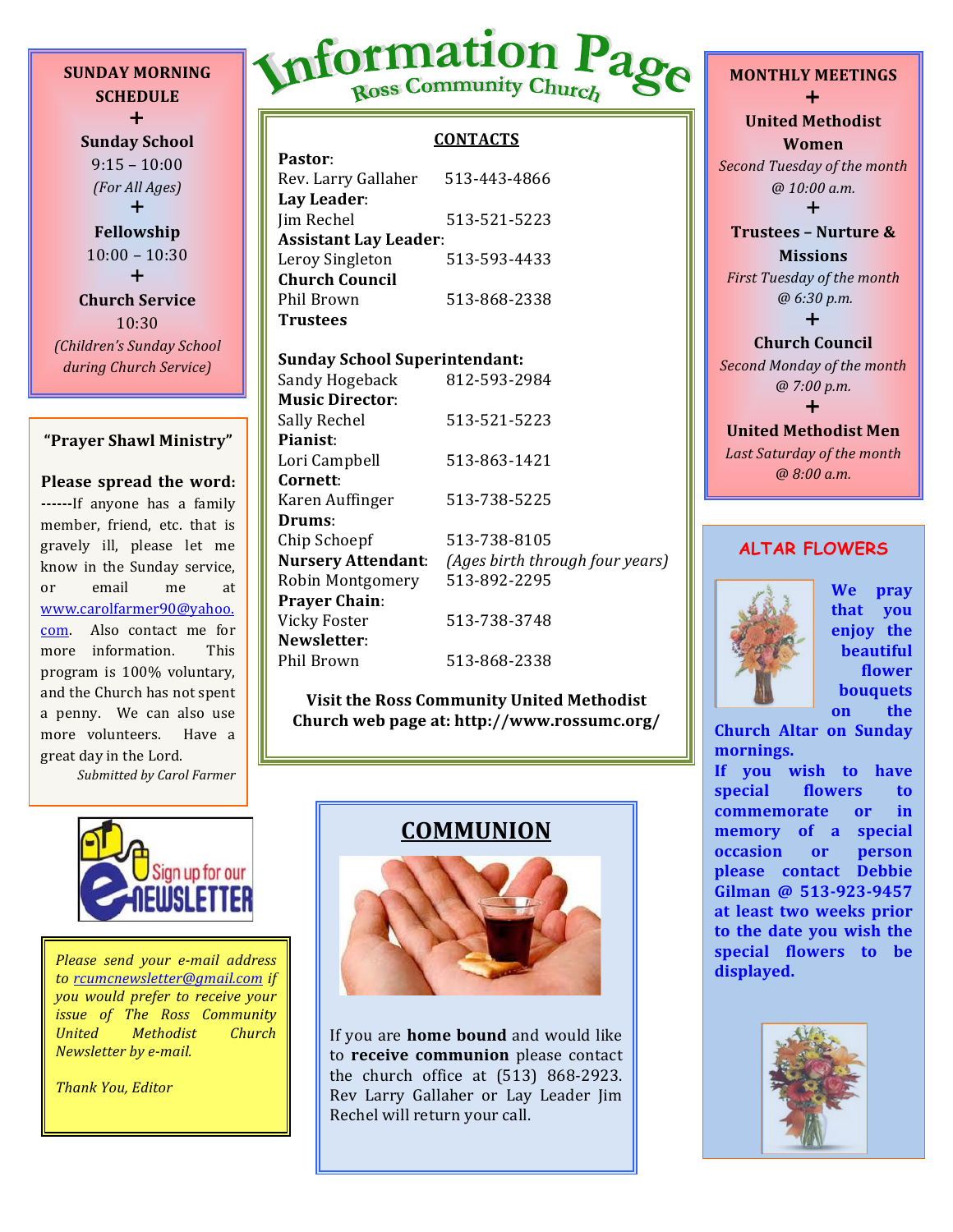



The Mother's and Special Others Banquet will be on Tuesday May 5th, 2015. It will be a Hawaiian Luau theme, with a Hawaiian dancer. Our women, using Mae's Hawaiian recipes, will cook the dinner. We are in the process of taking reservations, so do invite your daughters, granddaughters, mothers or special other women.

We are trying to help Carol Farmer crochet Prayer Shawls. Let her know if you can help crocheting or by donating yarn for Prayer Shawls. Also remember to continue bringing your old eyeglasses to church.

The June meeting will be on Tuesday, June 9, 2015, at 6:30PM at Frisch's restaurant, 1225 Main Street, Hamilton. We are hoping all women can attend this dinner.



Yes, it is almost November and time for the **Nicaragua Fiesta Dinner and Concert**.

# **Saturday, September 19, 2015**

No fooling; it is time to think about what talent you will be sharing with Nicaragua and the world. Linda is asking you to think about this and begin practicing your part. The talent opportunities are unlimited: dancing, singing, poem reading, skits, playing musical instruments, magic and even juggling.

Let Linda know if you want to participate and let her know your talent. Get on the program before it closes.

More information is coming. Keep your foot tapping and get ready.

Thanks, Linda, Debbie and Sandy



# **SUNDAY SCHOOL MISSION ACTIVITY**

The children of our Sunday School classes are learning about the Great Commission and what it means to be a Disciple. We have taken on a Mission Project for school children in the Ross School System.

We are collecting #2 yellow pencils, wooden rulers and erasers (2" pink ones). We invite you to help us with the collection. Ms. Nancy has agreed to help us distribute the items.

Thank You, Sandy Hogeback and Debbie Kunick

# **CONTINUING PRAYERS**

Continuing prayers for the vision of Ross Community United Methodist Church; Our Church Family; our President, our nation



and our military personnel; Pastor Larry and Cindy; Pastor John and Lisa; Pastor Kyle and Karen; Pastor Grant and Ann; Bev Papet; Gary Brown; Vicki Hilton; Dorothy Gard family; Steve Jacobs; Linda Burch; Jake Phelps and family; Jo and Randy Anderson's great grandson Tyson and family; Bill & Linda Wright's sister-in-law; Don and Annette Hegner; Whirls Family; Brownfield Family; Merz Family; Prentice Family; Tim Zecher; Tari Halcomb; Leslie Fisher; Melissa Schoepf and Niederman & Conrad Families.

*If* you know of additions or deletions, please see or call Vicky Foster @ 738-3748. Please give your e-mail address to Vicky for the Prayer Chain.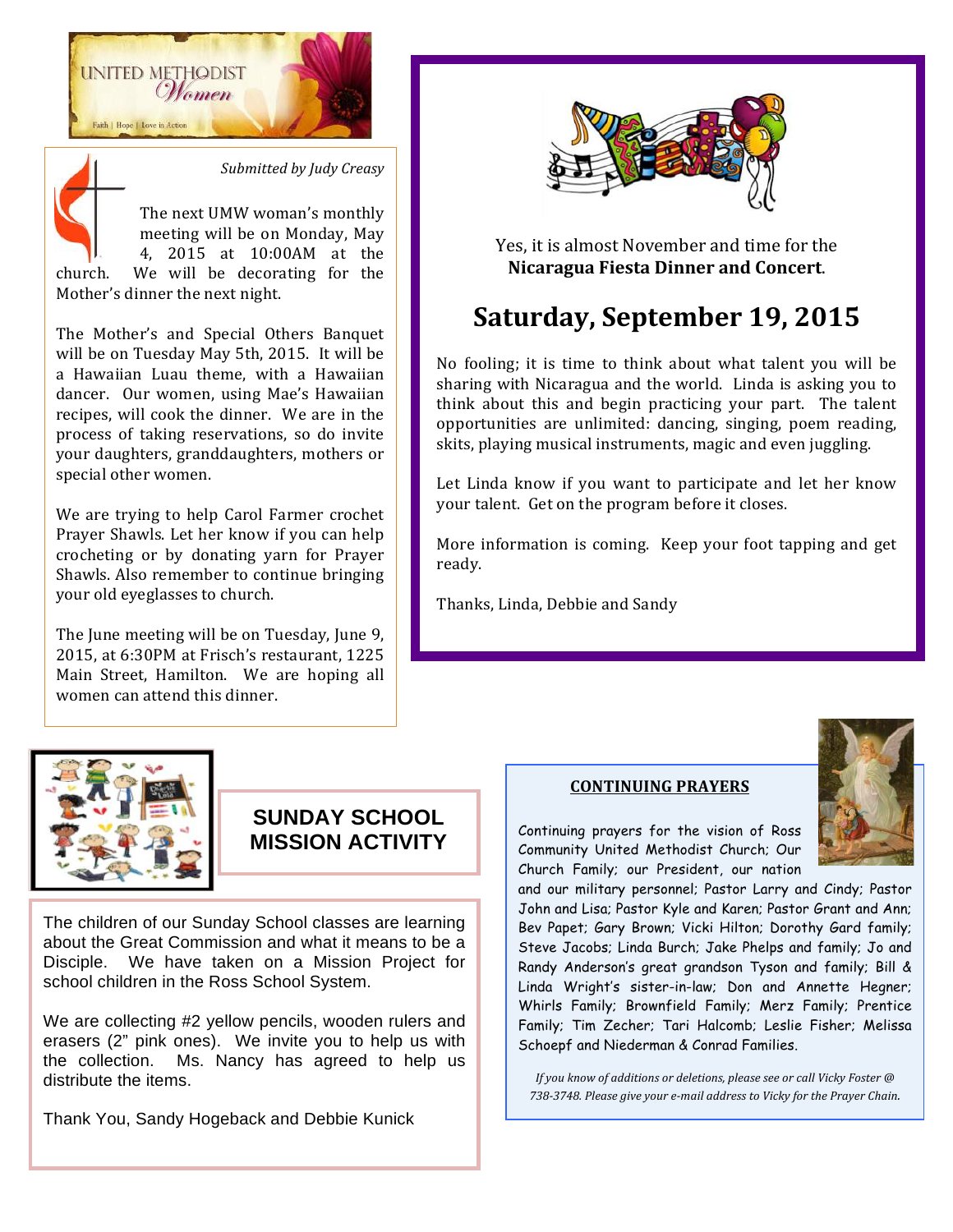# **NURTURE & MISSIONS**

/



# **Submitted by Judy Kottman**

**Annual Yard Sale** – Saturday, May 30 – 9:00 a.m. to 2:00 p.m. Rain or Shine

It's time again for the Annual Yard Sale. Spaces are available for  $$10.00$ . You pay when you arrive for set up that morning. We will gladly accept donations of gently used household, lawn and garden, tools, all items including clean and gently used clothing. Please have clothing items on hangers.

We will accept items beginning **Sunday, May 17**. We need volunteers the week before the sale to move items from The Sharing Closet, place items on tables for pricing and assist as cashiers. Helpers and servers are also needed the day of the Yard Sale.

A sign-up sheet will be available for you to volunteer. Coffee and donuts will be available the morning of the sale. Any questions, please contact Nancy Beckman.



- Kyle Rheinfrank 2
- Katie Rheinfrank 6
- David Flannery 6
- **Betty Merz** 7
- Carolyn Foster 9
- Linda Wright 11
- Nicole Eppich Brenda Huber 14 19
- Del Foster 20
- Rev. Grant Montgomery 21
- Joyce Jones 23
- Lois Gleason 24
- Micky Eppich 27
- Vicky Foster 27



# **Worship Leaders Greeters** / Ushers

| May         |                     |
|-------------|---------------------|
| 3           | Leroy Singleton     |
| 10          | Debbie Gilman       |
| 17          | Tom Bevington       |
| 2.4         | Tim Zecher          |
| 31          | Greg Conrad         |
| <b>June</b> |                     |
| 7           | Wes Flannery        |
| 14          | <b>Roger Creasy</b> |
| 21          | Nancy Beckman       |
| 28          | Jim Rechel          |
| July        |                     |
|             | Phil Brown          |

| Debbie Gilman & Lois Lynch<br>Wayne & Linda Estep<br>Butch & Trey Foster<br>Roger & Judy Creasy |
|-------------------------------------------------------------------------------------------------|
| Bill & Brenda Oliver                                                                            |
| Jim & Sally Rechel<br>Phil & Brenda Brown<br>Debbie Gilman & Lois Lynch<br>Wayne & Linda Estep  |

Butch & Trey Foster

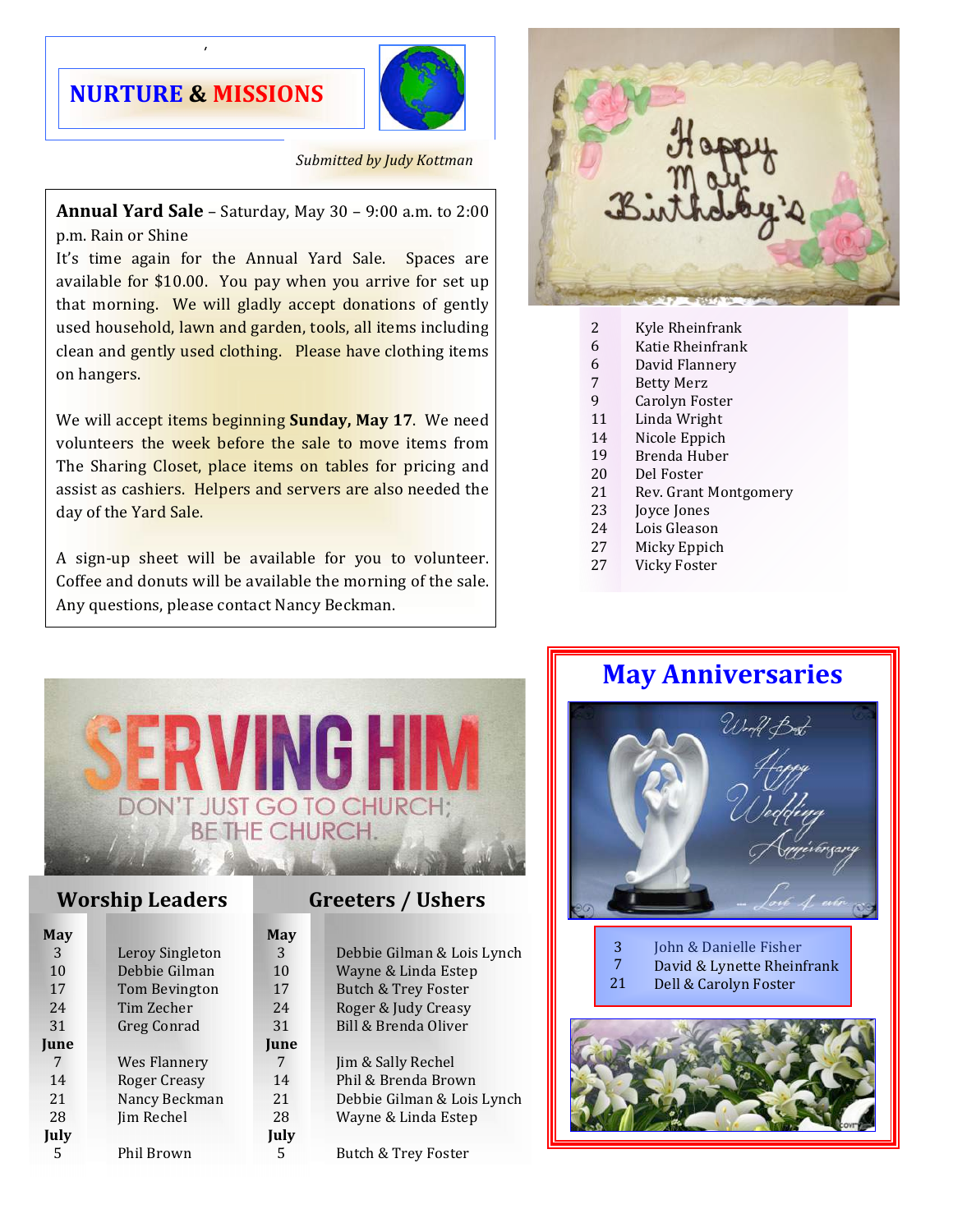# **Happy Mother's Day**

"She is clothed with strength and dignity; she can laugh at the days to come. She speaks with wisdom, and faithful instruction is on her tongue." PROVERBS 31:25-26

The following essay by Evert Vandermolen, a father and one-time *child, is intended to cheer up all you mothers (and dads, too)* who *have been accused by your kin for being too harsh with them. Hang* in there and take to heart the words of Mr. Vandermolen.

# **"The World's Meanest Mother"** *Essay by Evert Vandermolen*

I had the meanest mother in the whole world. While other kids ate candy for breakfast, I had to have cereal, eggs or toast. When other kids had Cokes and French fries for lunch, I had to eat a sandwich. As you might guess, my supper was different from theirs, too. But at least I wasn't alone in my sufferings. My brother and sister had the same mother I had.

My mother insisted upon knowing where we were at all times. You'd have thought we were on a chain gang. She had to know who our friends were and what we were doing. If we said we'd be gone for an hour, she insisted that it not be an hour and five minutes. I am nearly ashamed to admit it, but she actually struck us, not once, but each time we did as we pleased. Can you imagine hitting a child just because he disobeyed?

The worst is yet to come. We had to be in bed by nine each night and up early the next morning. We couldn't sleep till noon like our friends - - in fact, my mother broke the child labor law by making us work. We had to wash dishes, make beds, learn to cook and all sorts of exhausting jobs. I believe she lay awake at night thinking up mean things to do to us.

She always insisted upon our telling the truth, the whole truth, and nothing but the truth, even if it killed us  $-$  and sometimes it nearly did.

By the time we were teenagers, our lives became even more unbearable. There was none of this tooting the horn of a car for us to come running. She embarrassed us no end by making our dates and our friends come to the door to get us. I forgot to mention that while our friends were dating at twelve and thirteen, my old fashioned mother refused to let us date until the age of sixteen or past. Sixteen, that is, if we dated only to go to school functions or church services.

As you can see, my mother was a complete failure. None of us has ever been arrested, divorced or beaten his mate. Each of us brothers served time in the service of this country. Look at all the things we missed. And whom de we have to blame? That's right - - our mean mother. She forced us to grow up into God-fearing, educated, honest adults.



This month's spotlight features Ian Gump. Ian

recently put together a pamphlet entitled "Rethink Church With Us", and it gives a description of our church, worship times, location and information about some of our programs. Be sure to take a look at this pamphlet located on our new display rack. (Picture of front cover displayed at the right.)



Jan serves on committees at church, as well as giving of her time and talents during our VBS Program last summer.

She is a regular attendee on Sunday's as well as other day and evening events. You can always count on receiving a warm smile from Jan.

Thank you Jan for all you do for Ross Community UMC. You are very much appreciated.

*Submitted by Brenda Brown*

# **"SMALL GROUPS"**

#### *Jesus* was in a small group, are you?

*Small groups provide an environment to grow closer to God and each other. To sign up or for more information please contact Pastor Larry.*

#### **Small Group Activity Interest**

| <b>Silver Screen Classics</b> (Monday at Springdale Cinema-        |
|--------------------------------------------------------------------|
| \$2.00 movie, popcorn & a soft drink.                              |
| <b>Romeo's</b> ("Retired Old Men Eating Out")                      |
| <b>Card Groups</b> @ a restaurant, church, retirement center       |
| Bible Study $\Box$ Topical Study                                   |
| <b>Knitting / Crochet Club</b>                                     |
| <b>Grief Share</b> (Helps with the grieving process in the loss of |
| a loved one.)                                                      |
| Lay Pastor Training (If you feel called to help people             |
| through a crisis this might be for you.)                           |
| <b>Fifth Sunday Luncheons</b>                                      |
| <b>Night or Day movies</b>                                         |
| <b>Golf Outings</b>                                                |
| <b>Serving</b> (One to two evenings a month at a trailer park or   |
| needy area of Ross.)                                               |
| <b>Other</b> (Tell us what you would like to do.)                  |
|                                                                    |